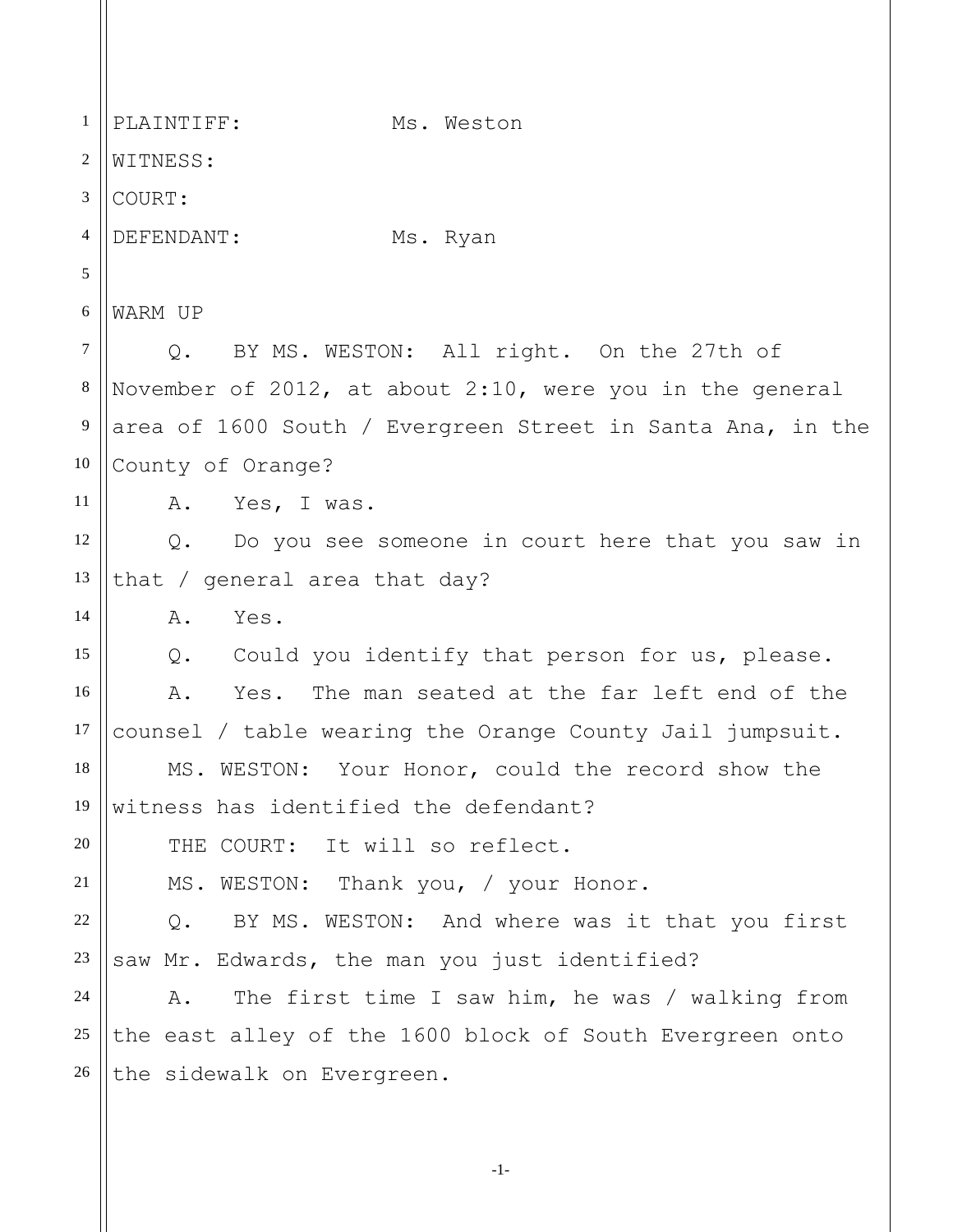1 2 3 4 5 6 7 8 9 10 11 12 13 14 15 16 17 18 19 20 21 22 23 24 25 26 Q. All right. Were you on duty that / day? A. Yes, I was. Q. Now, what did you do or why were you in the area? A. We were conducting a narcotics enforcement operation as part / of a full suppression team. Q. All right. Was there something in particular that attracted your attention to Mr. Edwards? A. Yes. Q. What was that? A. As soon \*/ as Mr. Edwards stepped out onto the sidewalk, he discarded an object onto the ground. Q. All right. Was that when he came into view of / you and, also, then you were within view of where he was walking? A. That's correct. Q. Did anyone go and retrieve the item that he discarded? / A. Yes. Q. And who retrieved it? A. Detective Burns. He's my partner. THE COURT: Detective who? THE WITNESS: Burns, B-U-R-N-S. MS. WESTON: Thank you. Q. BY MS. WESTON: Did you have an opportunity to examine / the item that was discarded? A. That's correct.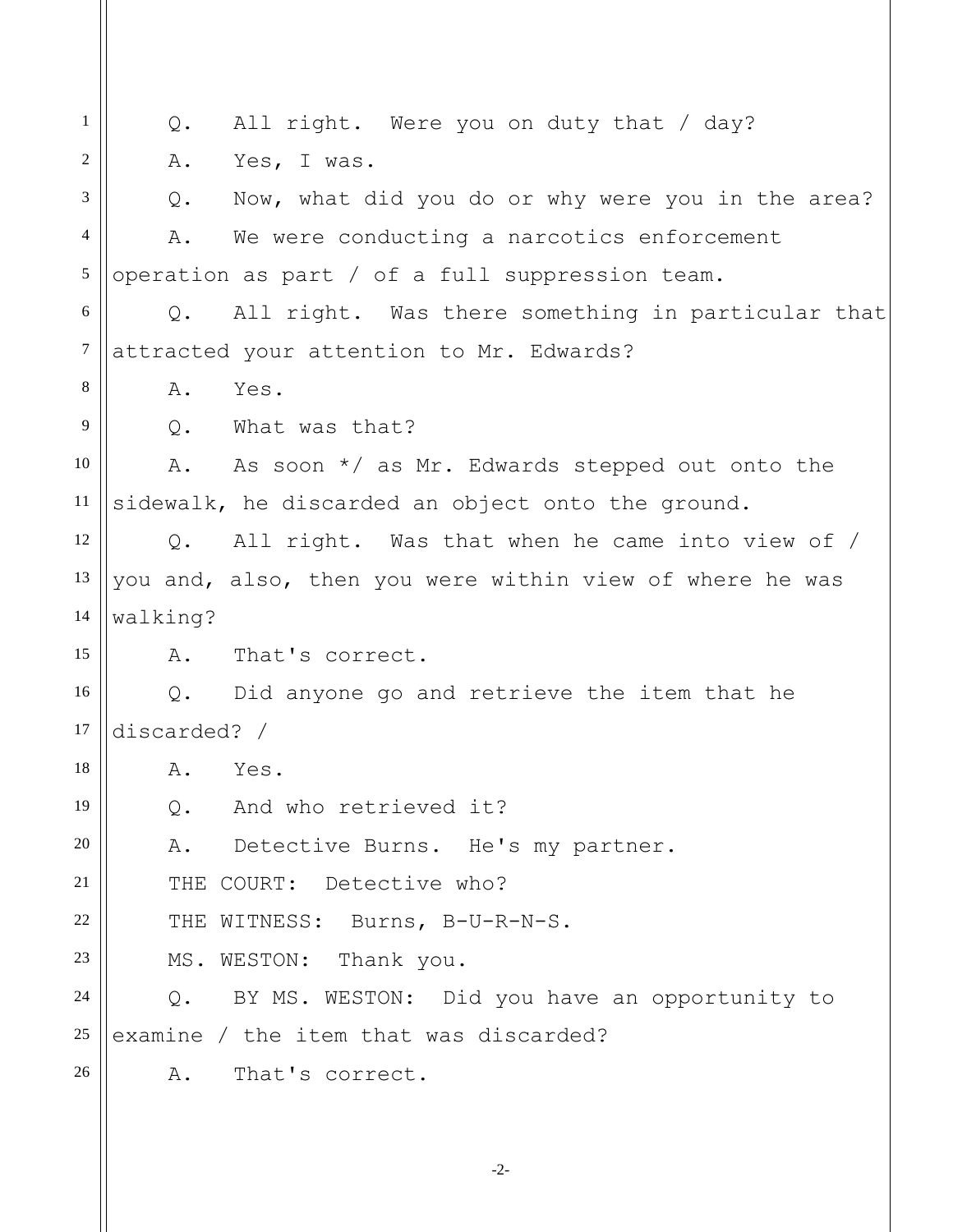1 2 3 4 5 6 7 8 9 10 11 12 13 14 15 16 17 18 19 20 21 22 23 24 25 26 Q. Would you describe that for the court, please. A. Sure. It was a clear, small Ziploc baggie containing a / white crystal-like substance which resembled methamphetamine. Q. Did you have an opportunity to -- or, did you subsequently weigh that substance? A. Yes. Q. All right. Did you weigh / it in the Ziploc baggie? A. Yes. Q. All right. And what was the true weight of that substance? A. It was .8 grams. Q. All right. Did / you form an opinion with regards to whether or not that appeared to be methamphetamine or not? A. Yes. Q. What was your opinion? A. My opinion was / that it was meth. MS. RYAN: Objection. Lack of foundation. THE COURT: Sustained. MS. RYAN: Move to strike. THE COURT: Last answer will be stricken. MS. WESTON: Your Honor, if I could have a moment.  $*/$ \*\*END OF WARM UP\*\*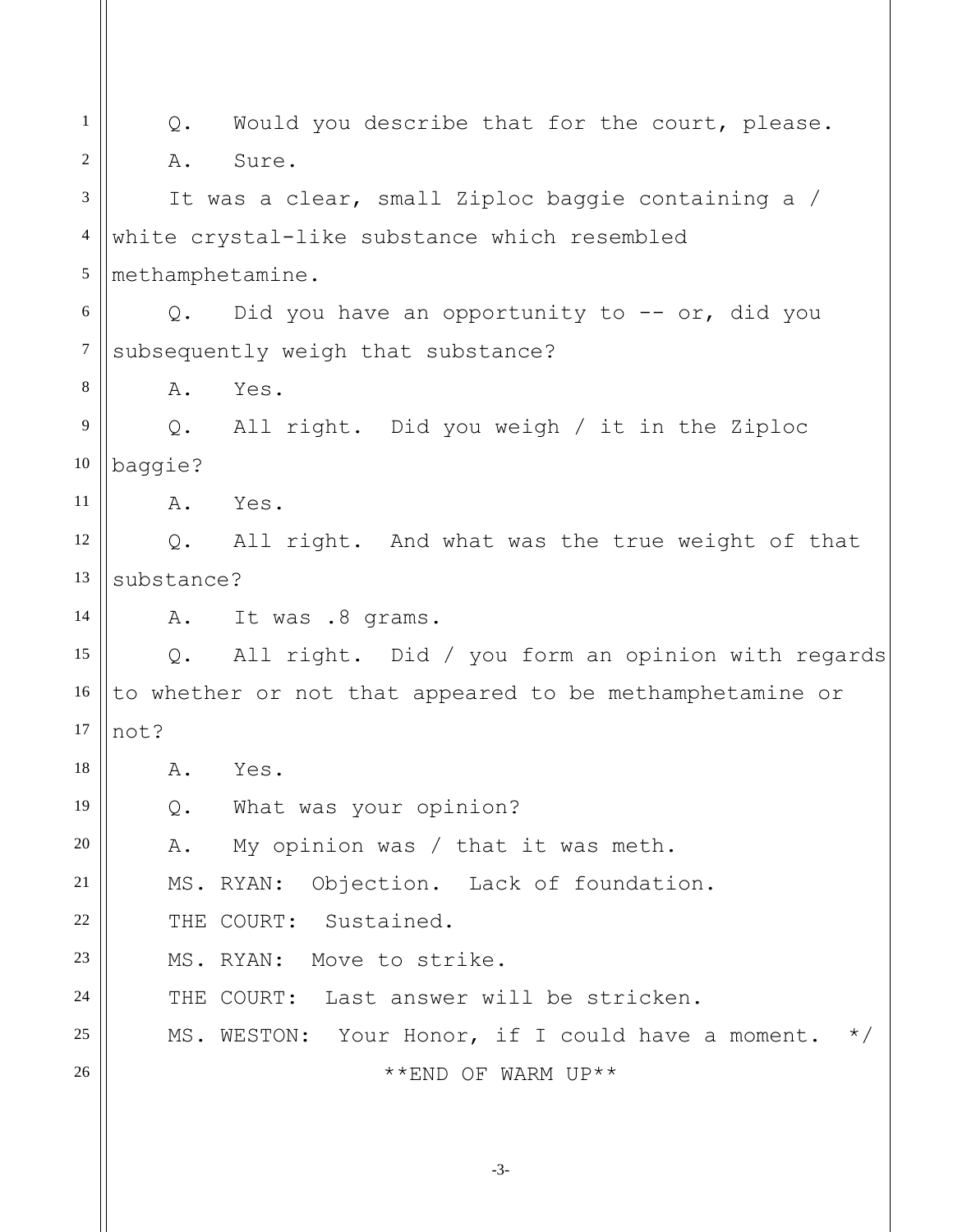-4- 1 2 3 4 5 6 7 8 9 10 11 12 13 14 15 16 17 18 19 20 21 22 23 24 25 26 EXAM Q. BY MS. WESTON: All right. What happened after you saw Mr. Edwards discard this item? A. Mr. Edwards walked in our direction. I asked him if I could speak / to him. He said yes. We began our contact. Q. And when you started to question the defendant, what did you initially say after you asked / if you could speak to him? A. I asked him if he lived in the area. Q. What did he tell you? A. He described that he resided / on Gilbert Street within our city, which was not in our particular area. Q. Did you have any kind of follow-up question to that? A. Yes. Q. What / did you ask? A. I inquired what brought him to this particular neighborhood area. Q. What did he tell you? A. He indicated that he was merely walking / around. He described to me he was merely walking around. Q. Okay. And what did you ask him next? A. I believe I asked him if he / was on probation or parole. Q. Okay. What did he tell you?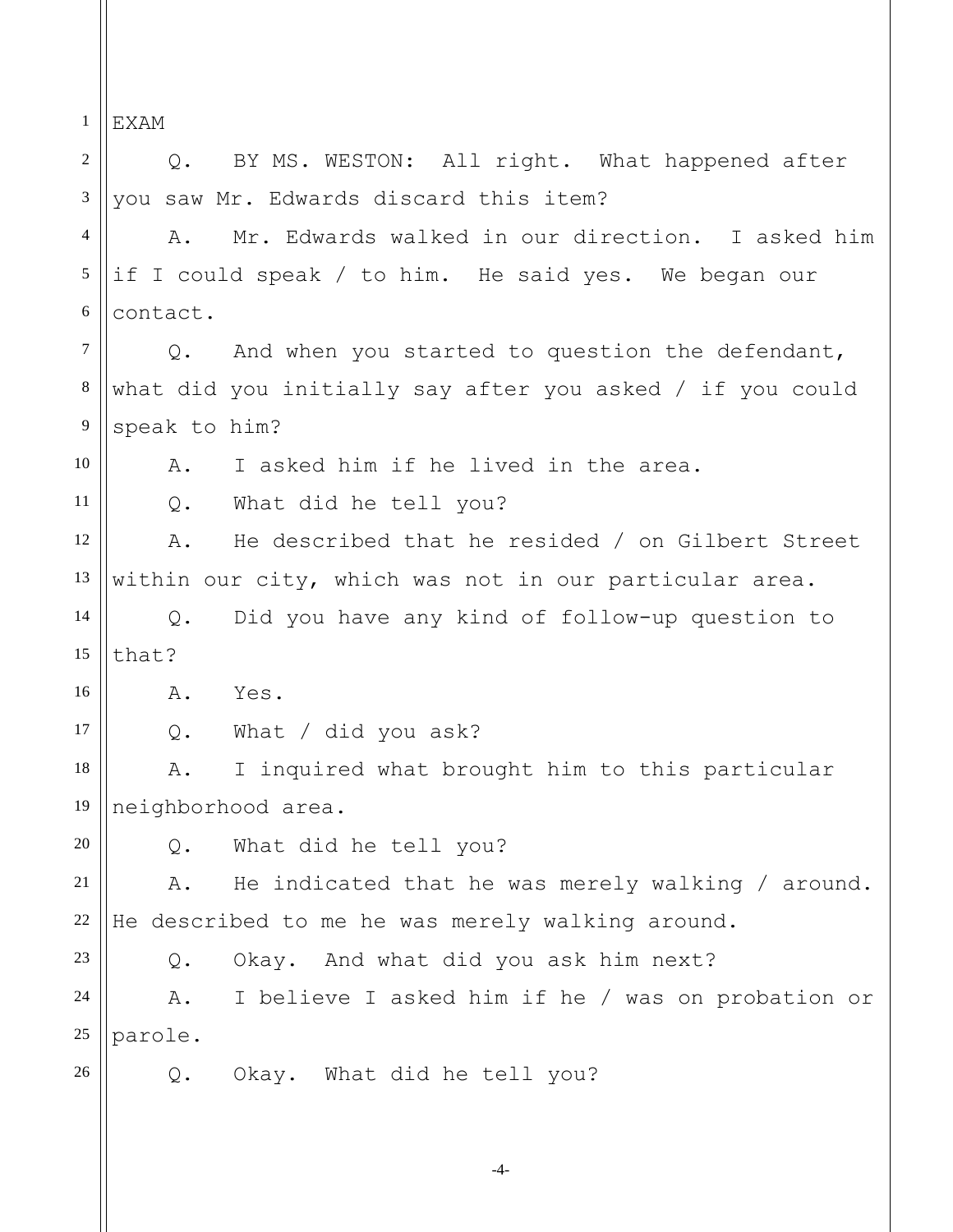1 2 3 4 5 6 7 8 9 10 11 12 13 14 15 16 17 18 19 20 21 22 23 24 25 26 A. He denied being either on probation or parole. Q. All right. When you were provided / the small bindle -- I am going to refer to it as a bindle. Is that how you would describe it, the bindle of narcotics that was later retrieved \*/ by Detective Burns? A. I would describe it more as a baggie because it was in an actual Ziploc baggie, as opposed to a bindle, which / you kind of form yourself. Q. When you were provided that baggie of what appeared to be meth, what did you do? A. Based on that confirmation / of what it was and based on my opinion and my observations, I placed Mr. Edwards under arrest for possession of meth. Q. All right. After / placing him under arrest, did you take a cell phone from Mr. Edwards? A. Yes. Q. And what happened with the cell phone? Where did you put / that? A. It was placed on the trunk of a vehicle that was parked adjacent to us. Q. Okay. After you placed him under arrest -- or, excuse / me. Let me withdraw that. After you had taken the cell phone from him, did the cell phone ring at all? MS. RYAN: Objection. Leading. THE COURT: Overruled.

-5-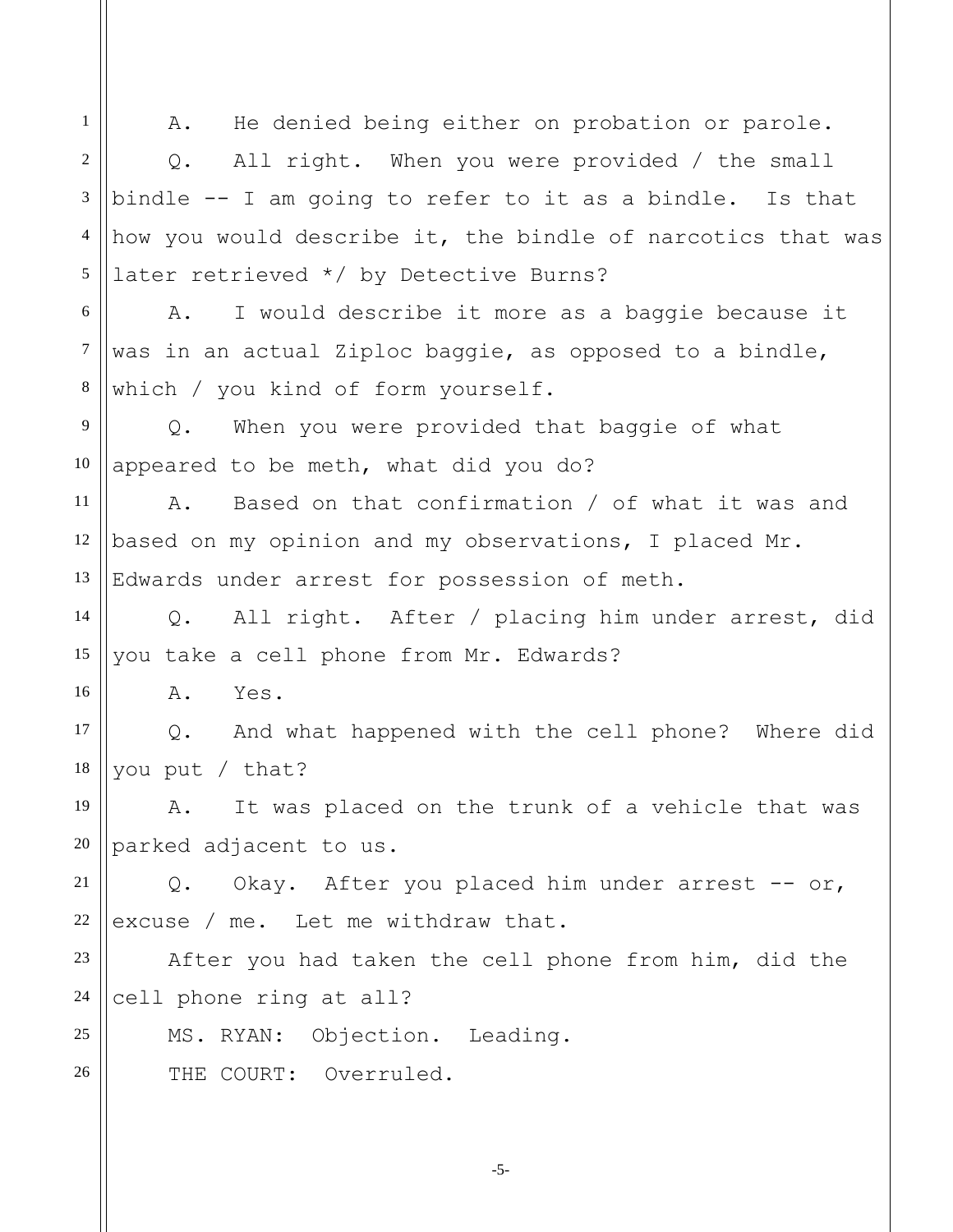| $\mathbf{1}$     | THE WITNESS: Yes, / it did.                            |
|------------------|--------------------------------------------------------|
| $\sqrt{2}$       | Q. BY MS. WESTON: Did it ring a lot?                   |
| $\mathfrak{Z}$   | A. Yes, it did.                                        |
| $\overline{4}$   | MS. RYAN: Objection. Vague as to a lot.                |
| $\mathfrak{S}$   | THE COURT: Sustained.                                  |
| 6                | Q. BY MS. WESTON: Do you recall how often it was       |
| $\boldsymbol{7}$ | ringing? /                                             |
| $8\,$            | The phone rang continuously during our contact.<br>A.  |
| $\overline{9}$   | While he was holding it and after it was placed on the |
| 10               | trunk of the vehicle.                                  |
| 11               | MS. RYAN: Objection. Nonresponsive. */                 |
| 12               |                                                        |
| 13               |                                                        |
| 14               |                                                        |
| 15               |                                                        |
| 16               |                                                        |
| 17               |                                                        |
| 18               |                                                        |
| 19               |                                                        |
| 20               |                                                        |
| 21               |                                                        |
| 22               |                                                        |
| 23               |                                                        |
| 24               |                                                        |
| 25               |                                                        |
| 26               |                                                        |
|                  |                                                        |
|                  |                                                        |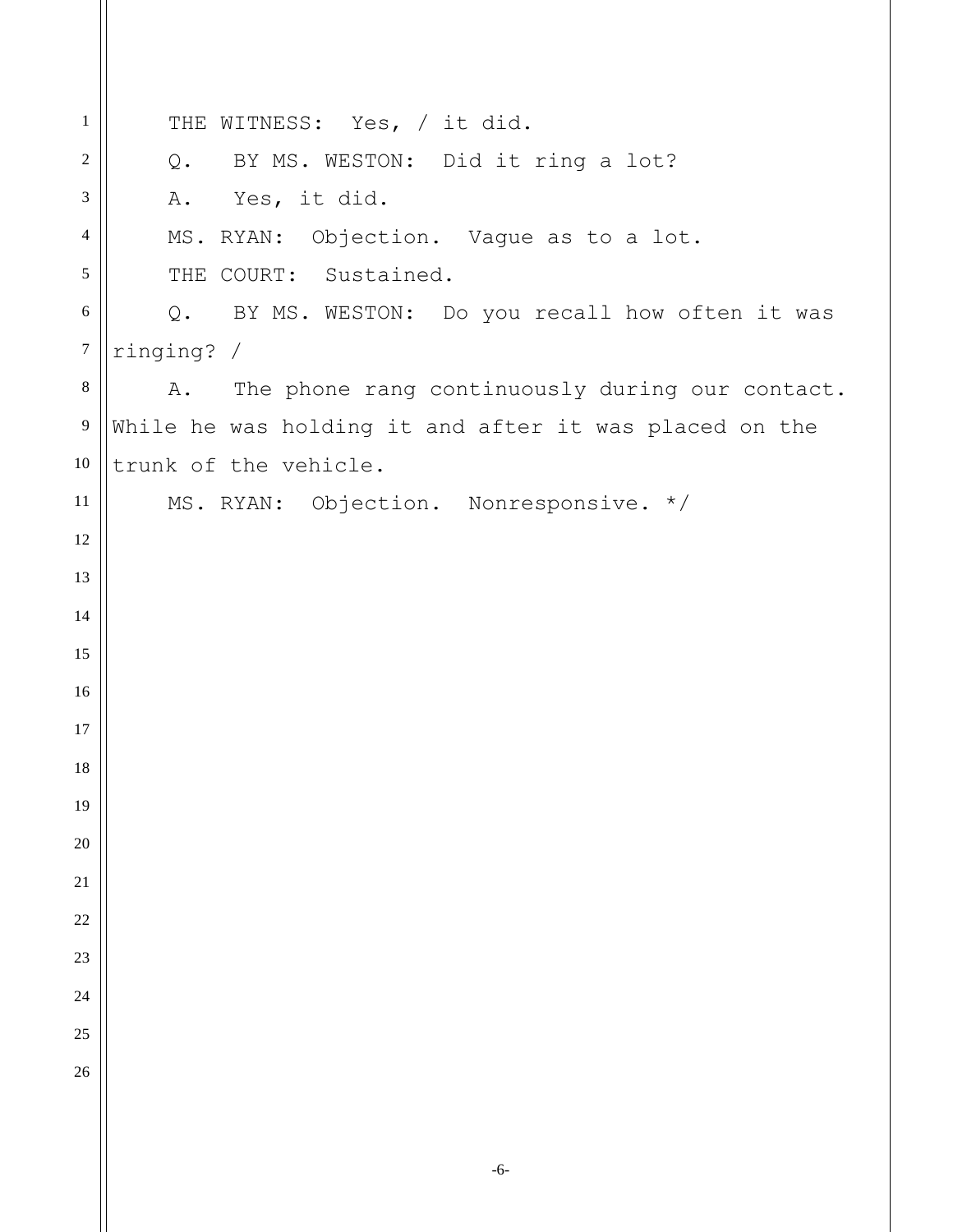1 START TYPING

| $\overline{2}$ | THE COURT: I will just strike the entire answer.          |
|----------------|-----------------------------------------------------------|
| 3              | MS. RYAN: Yes, your Honor. Move to strike.                |
| $\overline{4}$ | THE COURT: Counsel, you can ask the question again.       |
| 5              | Q. BY MS. WESTON: Will you describe for us / how          |
| $6\,$          | often the phone rang after you contacted Mr. Edwards.     |
| 7              | A. I would estimate that the phone rang at least --       |
| $\,8\,$        | well, that there was at least / an incoming call per      |
| 9              | minute during our contact.                                |
| 10             | Q. Okay. Did you or any other officer at any point        |
| 11             | in time pick up that cell phone / and answer one of the   |
| 12             | incoming calls?                                           |
| 13             | A. Correct. We both did. I answered the phone on          |
| 14             | one occasion as well as the assisting officer.            |
| 15             | MS. RYAN: Objection. / It should be just yes or no        |
| 16             | for the answer.                                           |
| 17             | THE COURT: Everything after yes will be struck. The       |
| 18             | objection is sustained.                                   |
| 19             | Q. BY MS. WESTON: So how many times did / you             |
| $20\,$         | answer Mr. Edwards' phone?                                |
| 21             | I answered his phone at least twice.<br>Α.                |
| 22             | Now, who was the first person that you remember<br>$Q$ .  |
| 23             | talking to?                                               |
| 24             | Based on / the investigation, we determined that<br>Α.    |
| 25             | the first incoming call that I answered was from a Trevor |
| 26             | Butler.                                                   |
|                |                                                           |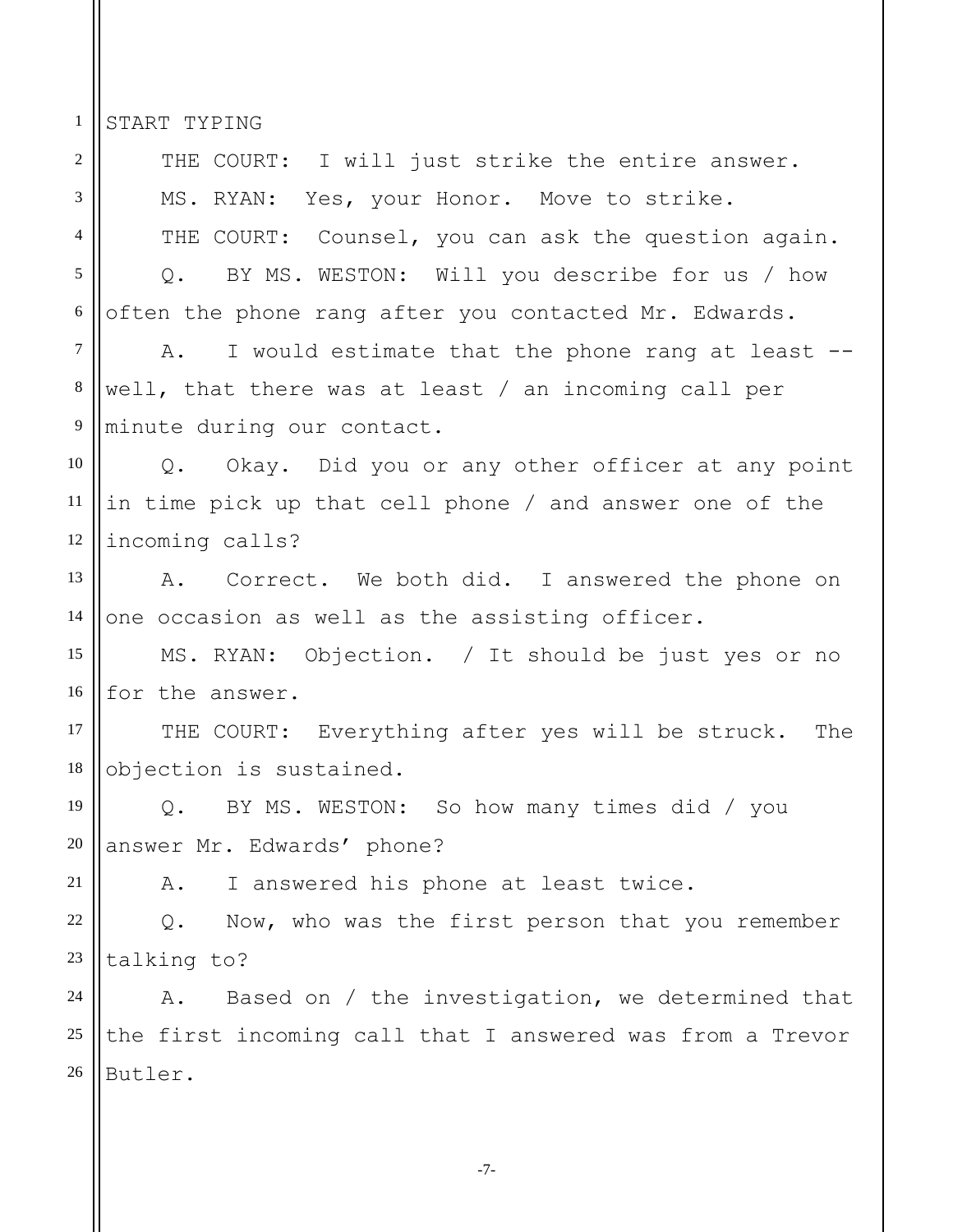1 2 3 Q. All right. When you say Trevor Butler, was / this a name that was provided to you after you answered the phone?

4 5 6 A. It was a name that was determined after Mr. Butler was contacted  $*/$  and the telephone numbers were matched and he admitted to making the phone call.

7 8 9 MS. RYAN: Objection. Hearsay and no foundation. MS. WESTON: Let me withdraw that question and / ask it a different way.

MS. RYAN: Thank you.

11 12 Q. BY MS. WESTON: Did you talk to a male when you answered the phone?

13 A. Correct.

14 15 Q. When you answered the phone and / there was a male calling, what did that individual say to you?

16 17 A. He was asking if I was still coming to meet him. Q. What was / your response?

18 19 A. I requested him to confirm his vehicle and where he was located.

20 Q. What did he tell you?

21 22 A. He described he was in a / white Hyundai and he was temporarily parked in the alley.

23

10

Q. Did you ask him anything else?

24 25 26 A. I asked for a further description of where he / was located. He described he was immediately next to a red S.U.V. I also asked him to confirm what he was

-8-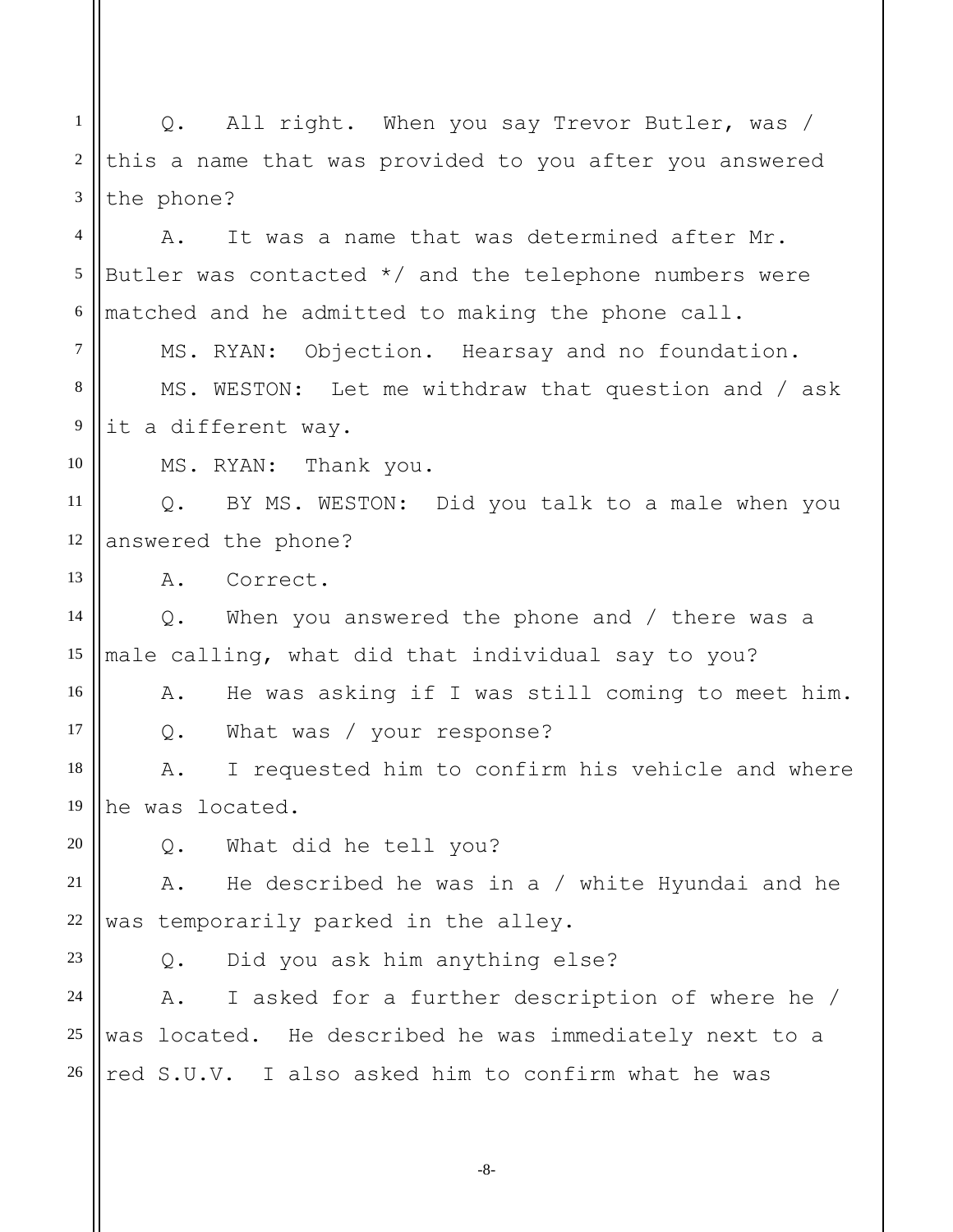1 2 3 4 5 6 7 8 9 10 11 12 13 14 15 16 17 18 19 20 21 22 23 24 25 26 waiting for. / Q. Okay. What did he tell you? A. At that time he admitted to me he was waiting for black, which is street slang for heroin. Q. Was / there anything else in your conversation with this individual that was of importance to you? A. Nothing that I can think of at this time. Q. All \*/ right. Did you also answer a phone call in which there was a female calling? MS. RYAN: Objection. Leading. THE COURT: Overruled. THE WITNESS: Yes, I did. Q. BY MS. WESTON: All right. And what / happened when you answered that call? A. She also asked if I was still coming to meet her. Q. What did you say? A. During that conversation, I / also tried to confirm what, in fact, we were meeting for as far as what we had previously agreed on. Q. And what was her response? / A. She described that she was waiting for me to deliver heroin to her. Q. Did you identify yourself as being Mr. Edwards, or how did you / identify yourself to this female? A. I identified myself as a friend of his. Q. All right. So in your discussion with her, did

-9-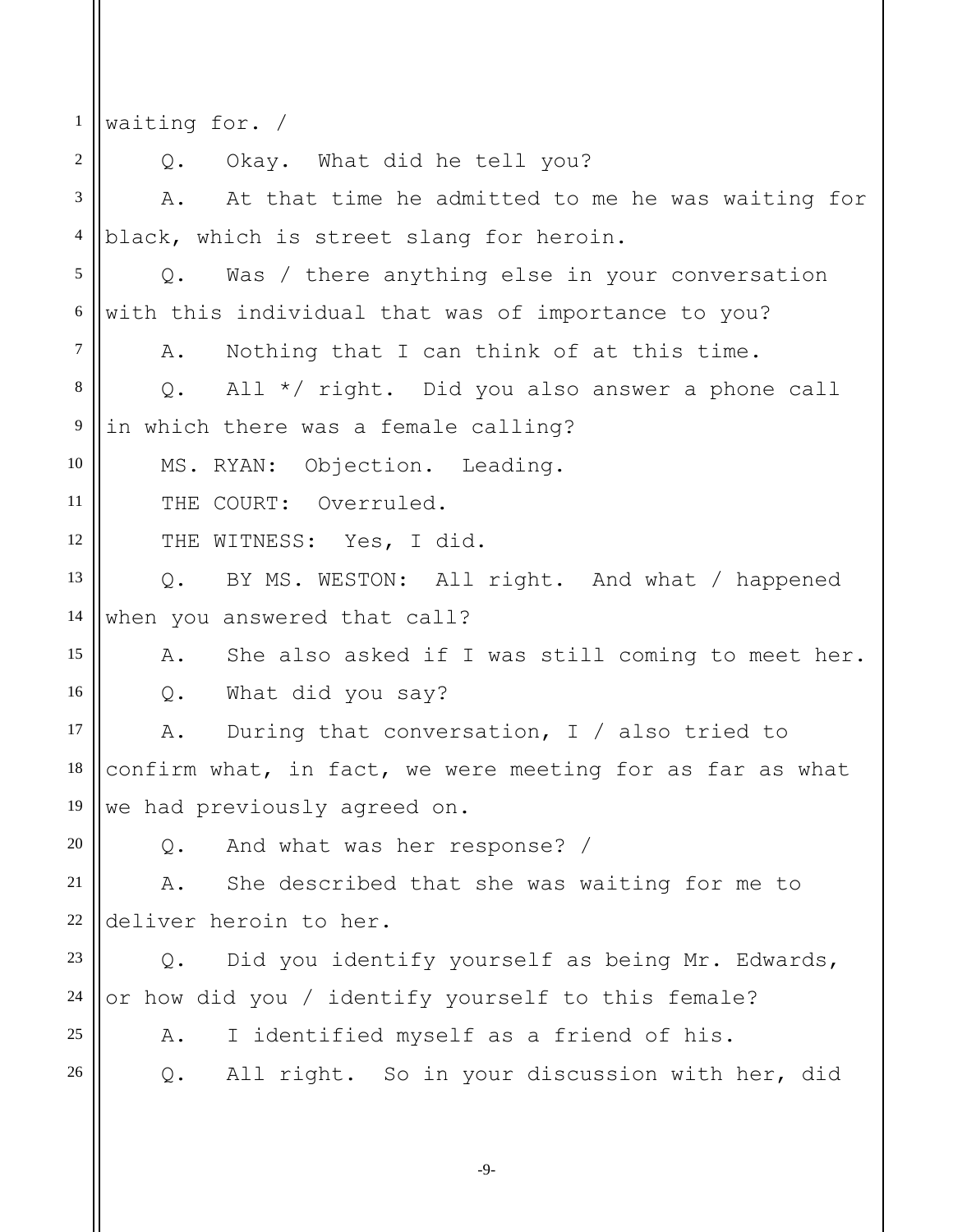1 you talk about / anything other than heroin?

A. Yes.

2

3

4

5

Q. What else did you talk about?

A. We talked about meth as well.

Q. What was the discussion you had at that / time?

6 7 8 9 A. After I said I was a friend of the defendant's, she disclosed to me that she had previously purchased meth from Mr. Edwards and / that she was unaware that he also sold heroin, which she preferred.

10 11 Q. Did she tell you she wanted to now purchase heroin from the defendant? \*/

12 13 14 15 A. She agreed to also purchase heroin from the defendant, which he was ready to deliver to her, and she would have to pay him for / that on Friday because she had already spent her money on the meth.

16 17 18 19 20 Q. How did the conversation with this female end? A. After she described where / she was waiting and what she was waiting for, I had the impression that she would be open to talk to me. I then identified / myself as a police officer, and she quickly hung up the phone.

Q. So that terminated the phone call?

A. Yes.

21

22

26

23 24 25 Q. All right. Now, during the phone / conversation with the man, you asked where the man was and what type of car he was driving; is that right?

A. Correct.

-10-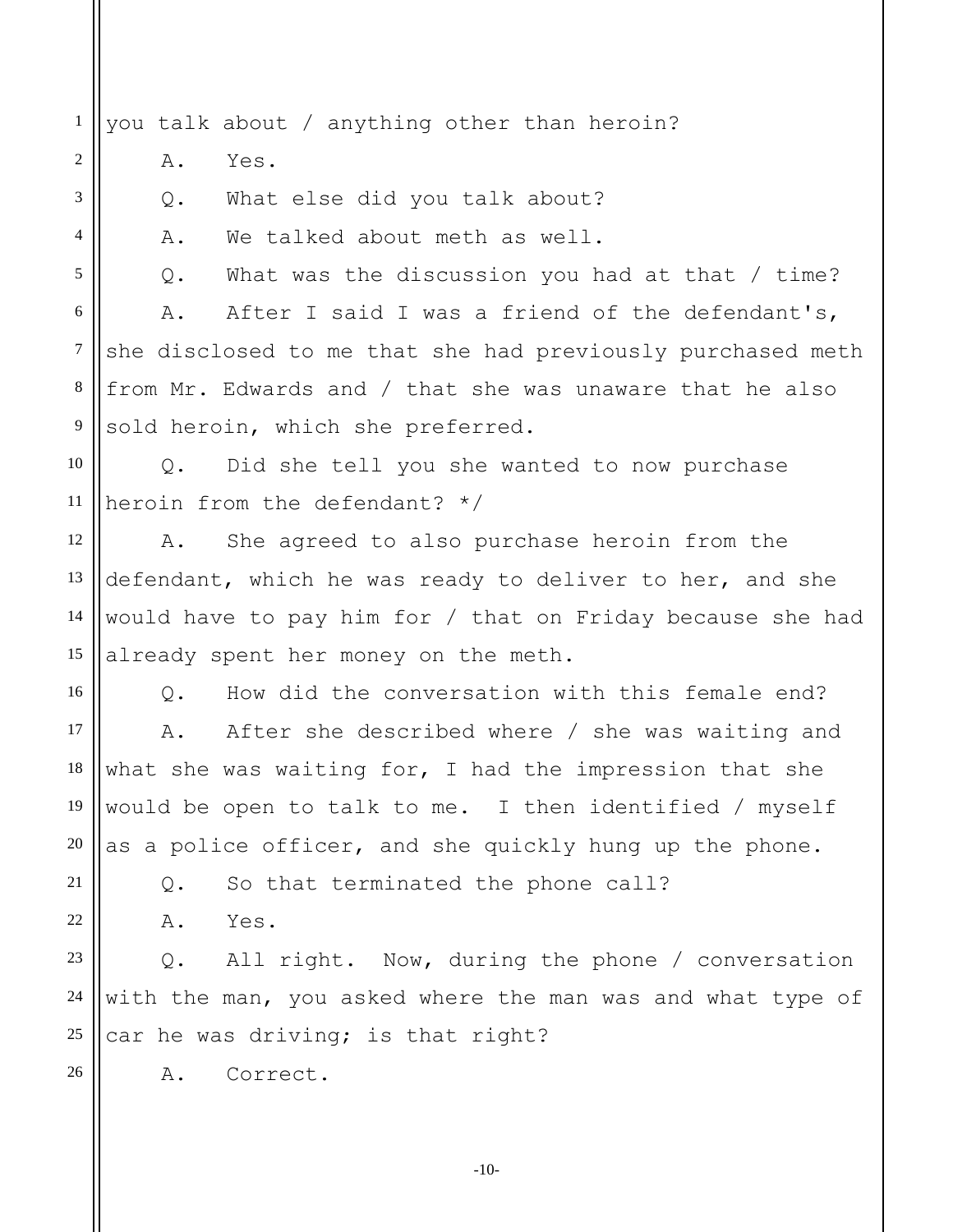1 2 3 4 5 6 7 8 9 10 11 12 13 14 15 16 17 18 19 20 21 22 23 24 25 26 Q. All right. Did / another officer then go to that location? A. Yes. Q. Have you talked to that officer about what took place at that location? A. Yes. Q. Who was that / officer? A. Dan Rodriguez. Q. All right. Did he tell you whether or not he made contact with someone at that location? A. Yes. Q. Did Officer Rodriguez tell / you whether or not he was able to retrieve a cell phone from the individual he contacted at this location? A. He told me that he \*/ was able to obtain the cell phone of the male he contacted and that the male consented to him reviewing his call log. MS. RYAN: Objection. Hearsay. / That's two layers of hearsay. THE COURT: Sustained. MS. RYAN: Move to strike that part of the answer. THE COURT: Stricken. Next question, please. Q. BY MS. WESTON: Did Officer Rodriguez tell you whether he / ever inspected that phone? A. Yes. Q. Did he tell you whether or not he was able to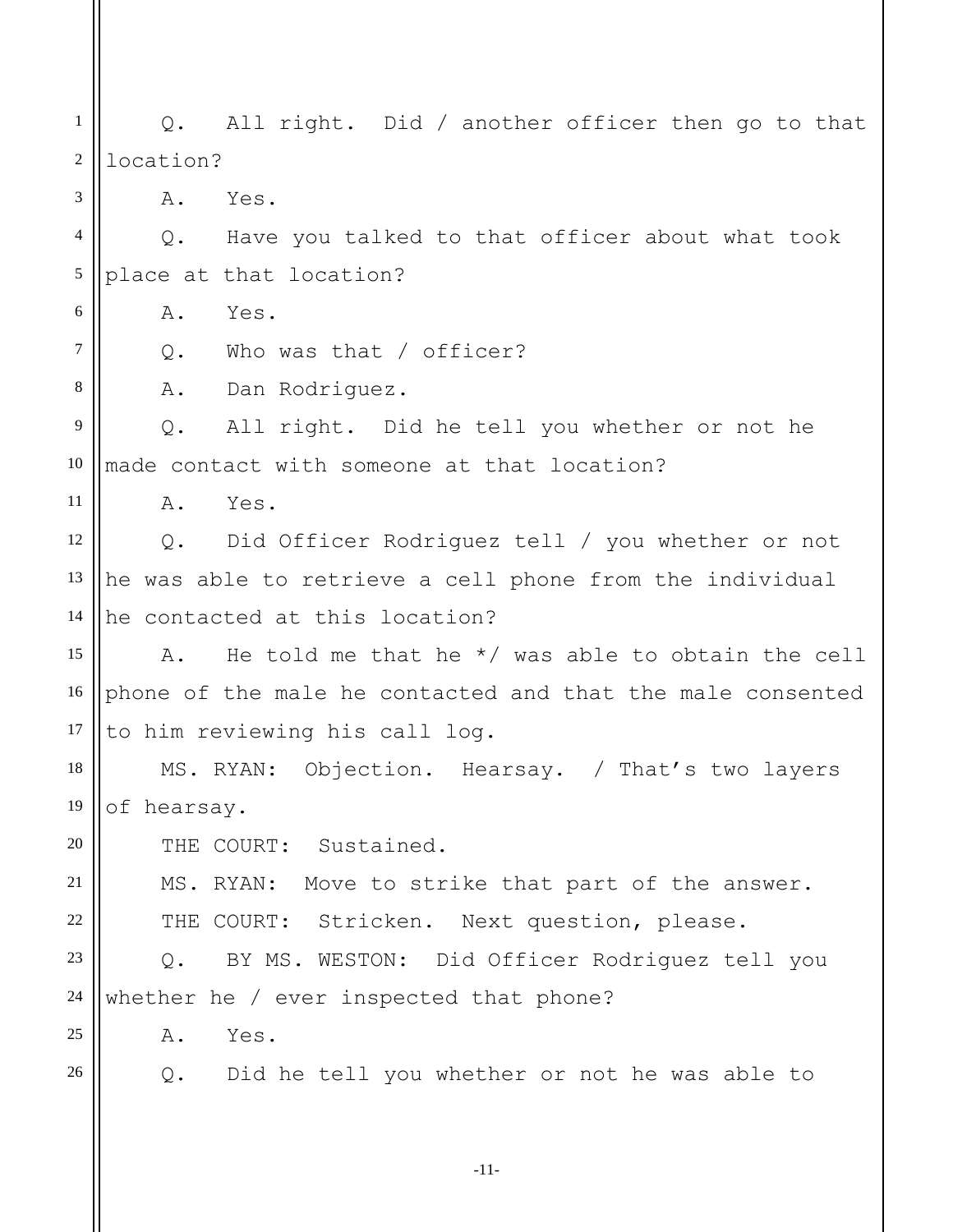1 observe the call log for that number?

A. Yes.

2

11

14

3 4 Q. What / was the conclusion in regards to the numbers that he observed on the phone?

5 6 7 A. We were able to verify the calls between the various phones / by checking the numbers and the call logs.

8 9 10 Q. Did Detective Rodriguez indicate he found anything else in the alley when he contacted the people there? /

A. Yes. A meth pipe was in the white car.

12 13 MS. RYAN: Objection. Speculation and foundation on if it was a pipe for smoking meth.

THE COURT: You can lay / some foundation.

15 16 Q. BY MS. WESTON: How long have you worked with Detective Rodriguez?

17 18 19 20 A. Well, I have worked with him as a partner for at least a year and / as a member of the same team for almost three years. We have worked together under different circumstances for about seven years.

21 22 Q. All right. Have \*/ the two of you both worked in narcotics cases?

23

A. Yes, we have.

24 25 26 Q. Have you both undergone training in the recognition of all types of narcotics / and things used to ingest narcotics?

-12-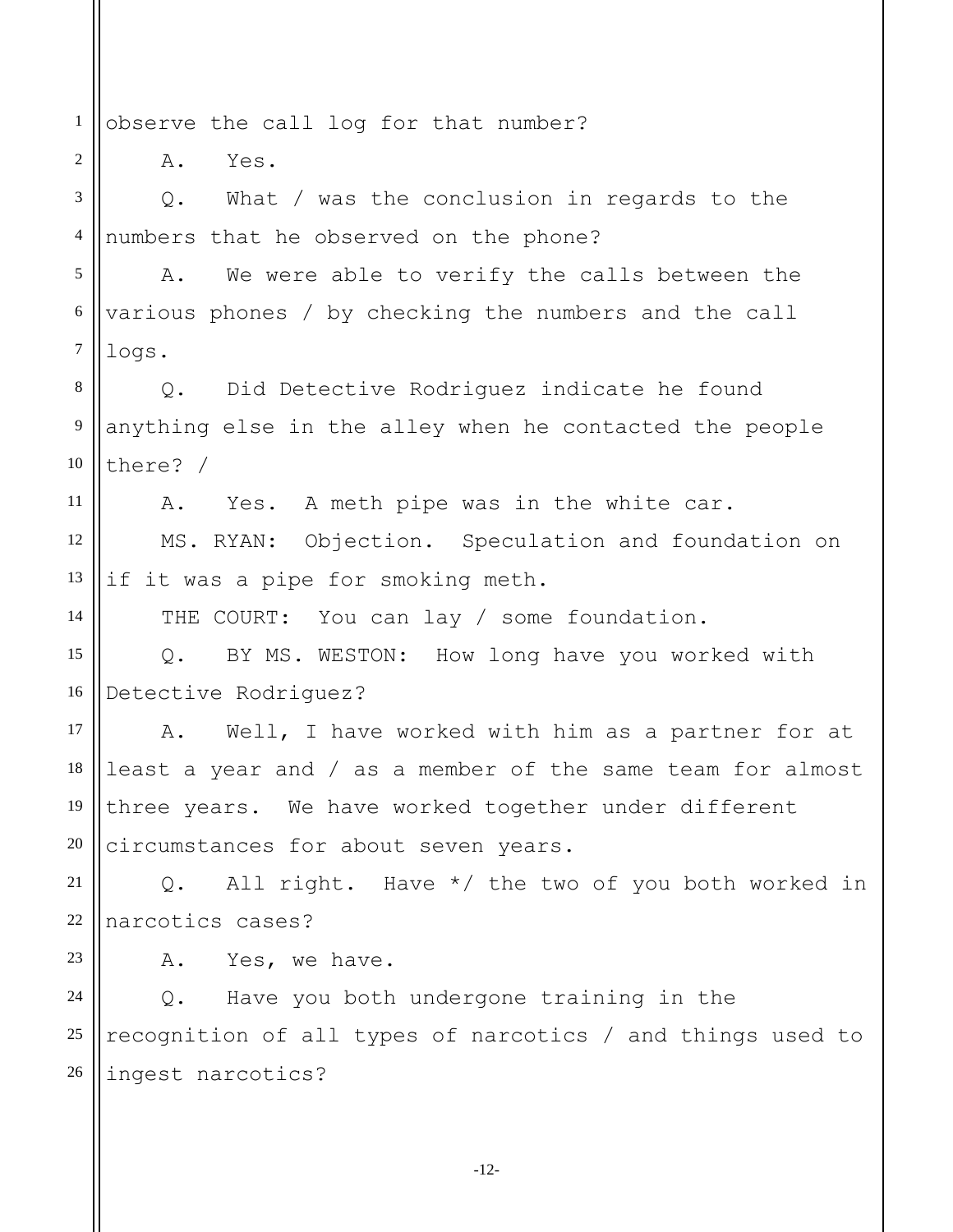1 2 3 4 5 6 7 8 9 10 11 12 13 14 15 16 17 18 19 20 21 22 23 24 25 26 MS. RYAN: I object. It is vague. It is also speculation. THE COURT: Sustained. MS. WESTON: That's fine. THE COURT: Next question, please. Q. BY MS. WESTON: Can you tell me / whether or not you two together have ever arrested people for possession of drugs and also found some items like pipes used to smoke the / drugs? A. Yes, we have. Q. Have you both interviewed the people that you have arrested for those crimes? A. Yes. Q. And have you interviewed them together, the / two of you? A. Yes. Q. And does your partner have the experience to recognize a meth pipe when he sees one at a crime scene? MS. RYAN: I / object. Lacks foundation. THE COURT: Sustained. Q. BY MS. WESTON: Back to the phone calls that you answered. Now, would you describe for us what Mr. Edwards did when you or / other officers attempted to answer incoming calls on his cell phone. A. Yes. Mr. Edwards reacted by raising his voice

-13-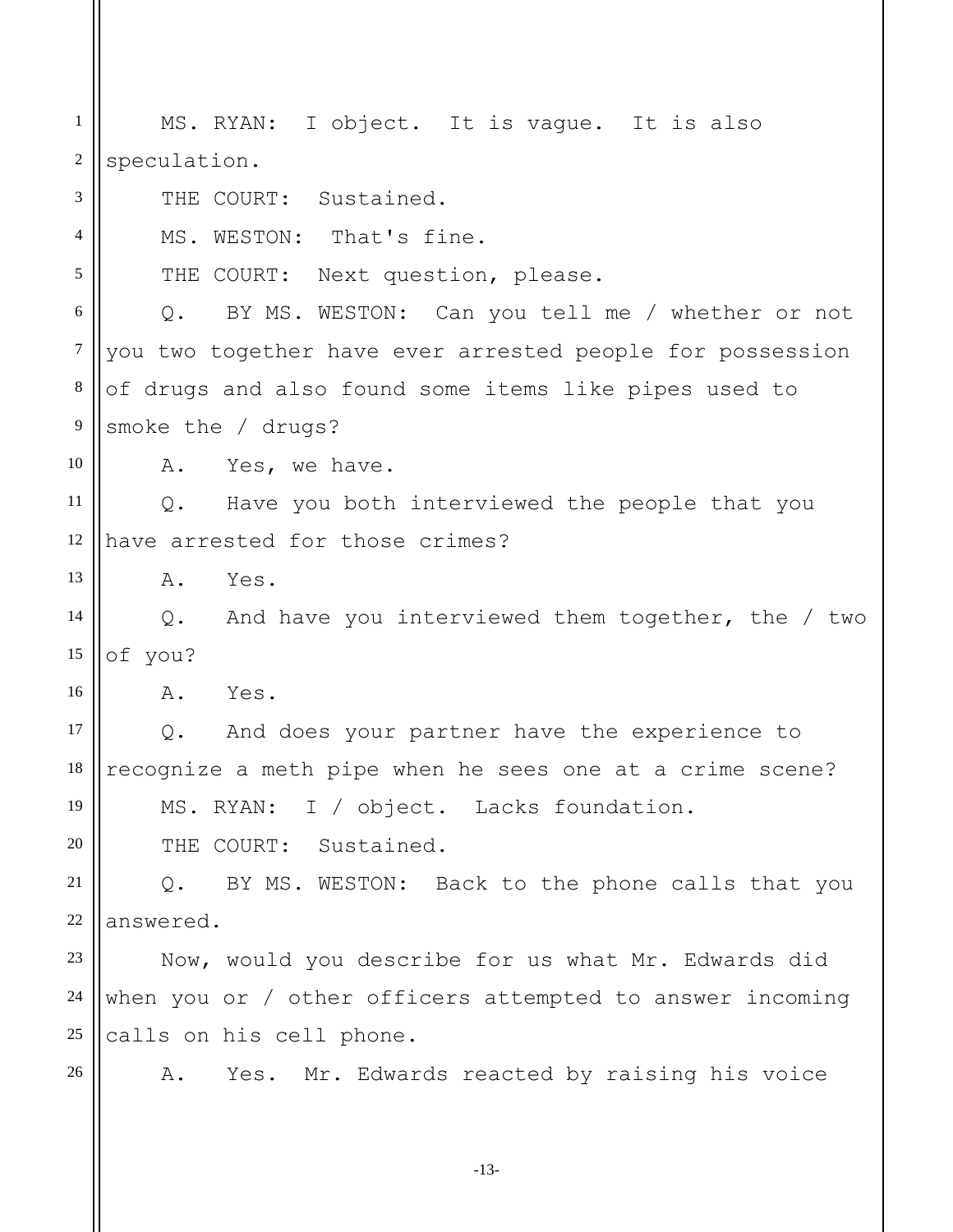1 2 3 4 5 6 7 8 9 10 11 12 13 14 15 16 17 18 19 20 21 22 23 24 25 26 and yelling out, both in English / and Spanish, that they were talking to the cops. He was telling the incoming caller that they were speaking to a cop. MS. RYAN: I object. Speculation \*/ as to whether he was actually alerting these people. THE COURT: Overruled. Q. BY MS. WESTON: Subsequent to the defendant's arrest, was he interviewed at the police station? A. Yes, he was. / Q. Was he first advised of his Miranda rights? A. Yes. Q. Did you advise him of his rights? A. Yes, I did. Q. How did you advise him of / his Miranda rights? A. I read them verbatim straight from the form that we are required to use. Q. All right. And did Mr. Edwards indicate to / you that he understood each of his rights? A. Yes. Q. And did you subsequently then question him with regards to what had taken place that day? / A. Yes. Q. All right. Did you ask him about the baggie of what appeared to be meth that was placed into evidence? A. Yes. Q. What did he / tell you?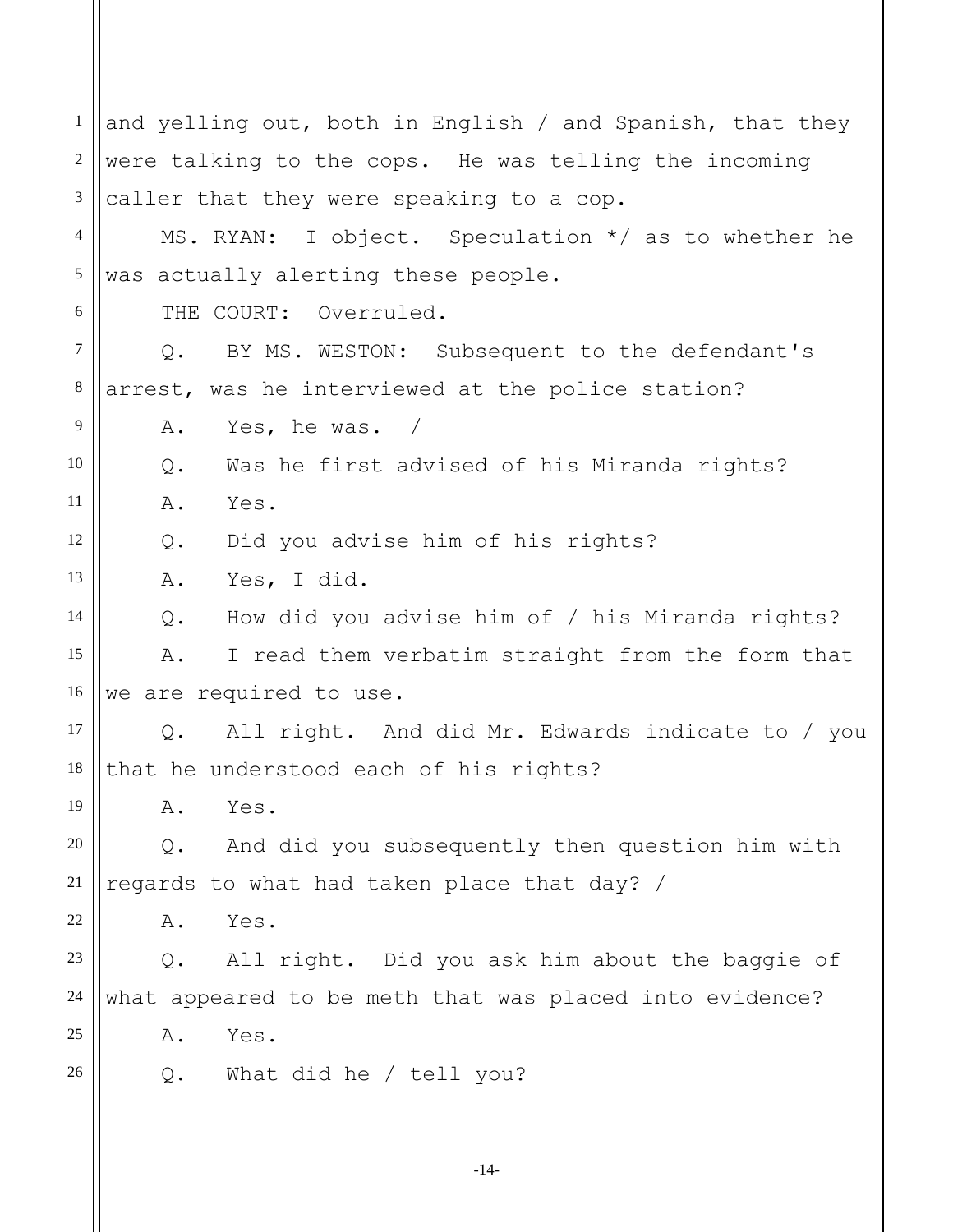1 2 3 4 5 6 7 8 9 10 11 12 13 14 15 16 17 18 19 20 21 22 23 24 25 26 A. He denied ever possessing the drug. Q. Did you say anything about that to him? A. Yes. Q. What did you say? A. I offered him the / opportunity to submit to a D.N.A. test so we could compare that to the sample taken from the actual evidence found at the / scene. Q. And what did the defendant do when you gave him that offer? A. He refused. MS. RYAN: Objection. This is not relevant to our proceedings here today. \*/ Pardon me. I'll withdraw the objection. Q. BY MS. WESTON: Okay. Did you ask him about the phone conversation you had with the woman who had called his number? / A. Yes, I did. Q. Okay. Officer, what did he tell you about that? A. He admitted he was previously with a female at the park and that / he had ingested narcotics with her while they were together. Q. Did you ask him whether or not he had sold some drugs to any woman / that day? A. Yes. Q. What did he tell you? A. He denied it.

-15-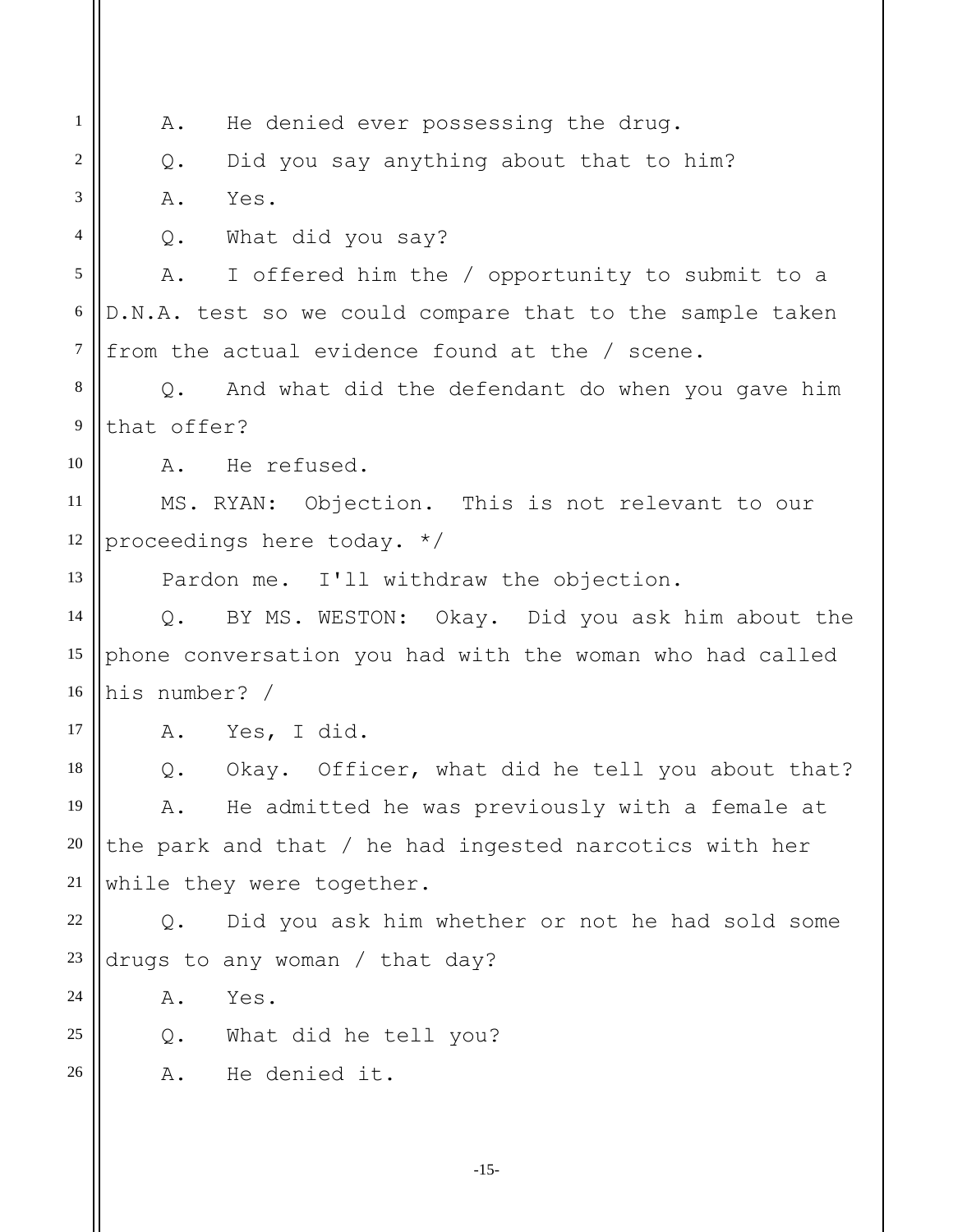1 2 3 4 5 6 7 8 9 10 11 12 13 14 15 16 17 18 19 20 21 22 23 24 25 26 MS. WESTON: Nothing further at this time. THE COURT: Counsel, you may proceed. CROSS-EXAMINATION Q. BY MS. RYAN: When my client told you / that he had used meth with a woman earlier that day, did you ask him anything with regards to his usage? A. Yes. Q. What did you / ask him? A. I questioned him if he would be willing to submit to a chemical test to confirm that he was actually a user of / narcotics. Q. And was he willing to submit to that chemical test or that blood test? A. No, he wasn't. Q. Was he required to submit to that / test? A. No, absolutely not. Q. Okay. When Mr. Edwards was arrested was a search performed of his person? A. That's correct. Q. All right. And when he was \*/ searched, did you find anything that would be consistent with someone who uses narcotics? A. No, I did not. Q. Did you find anything consistent with someone / who sells drugs? A. What do you mean?

-16-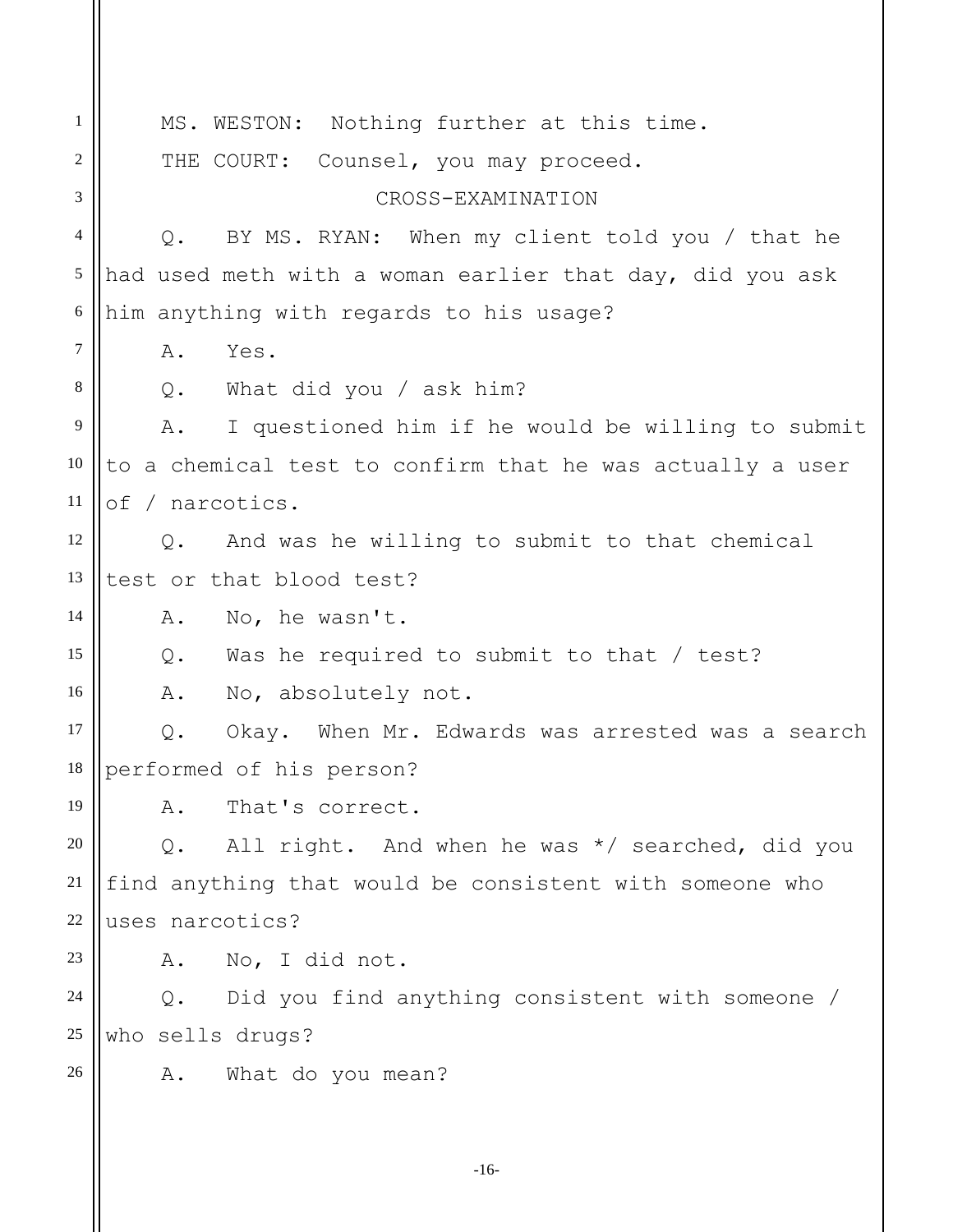1 2 3 4 5 6 7 8 9 10 11 12 13 14 15 16 17 18 19 20 21 22 23 24 25 26 Q. For example, did you find any packaging supplies on my client? A. No, I did not. Q. Did you find / any large amounts of cash on his person? A. He had approximately \$100 on his person. Q. Is that a large amount of cash consistent / with drug sales? A. I believe it is, yes. Q. What else did you find on my client that led to his arrest? A. There were many factors / that caused the defendant to be arrested that day. Q. Could you share those with us, please. A. Well, a couple of them was his location. He / said he was merely walking around that area, yet he doesn't live in the neighborhood. Q. But that isn't a crime, to be walking around away / from your home, correct? A. In addition, he was receiving many calls on his cell phone from people who were wanting to purchase drugs. Q. Are you / speaking of the two people you identified earlier? A. There were other calls. Those two are the ones I personally spoke to. My partner spoke to  $*/$  more than that.

-17-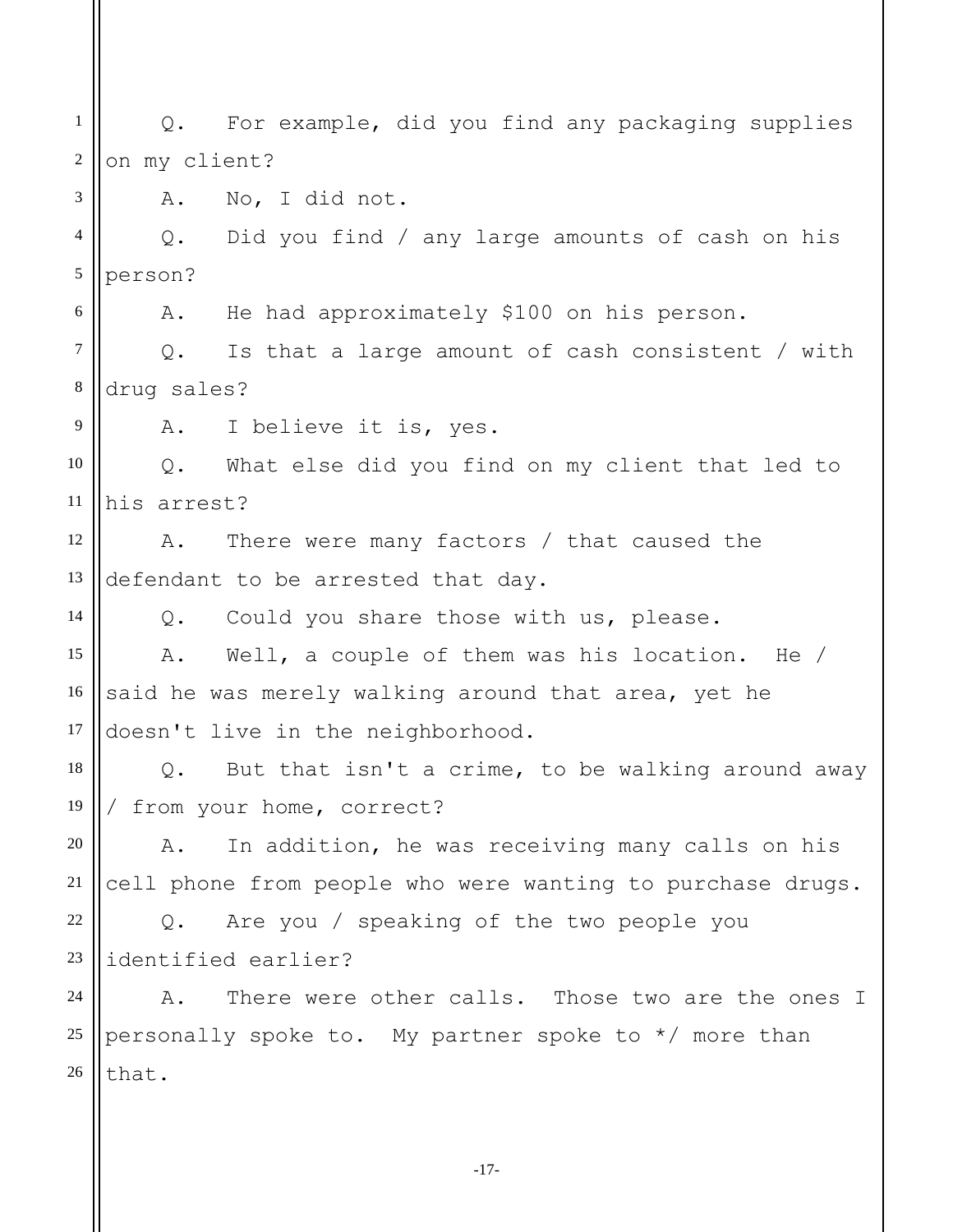1 2 3 4 5 6 7 8 9 10 11 12 13 14 15 16 17 18 19 20 21 22 23 24 25 26 Q. Well, I think we will have to wait for that testimony. MS. WESTON: Objection. This is argumentative, your Honor. THE COURT: Well, let's just have a / question, please. Q. BY MS. RYAN: Now, did you form the opinion that the substance that was found in the bindle was a usable quantity? A. Yes. Q. Will you explain / your understanding as to what that means to you? A. Of course. Usable quantity is any amount that could be manipulated for use. Q. Just to be / clear. Is that consistent with your interviews of people you have arrested in the past? A. Yes, it is. Q. Have you ever testified as an expert / with regards to narcotics? A. Yes, I have. Q. Okay. Now, let me ask you about what you thought you saw in the alley. A. I saw your / client in the alley that day. Q. I understand that. And we aren't arguing whether he was in the alley that day. My questions will be / directed to what you saw him do.